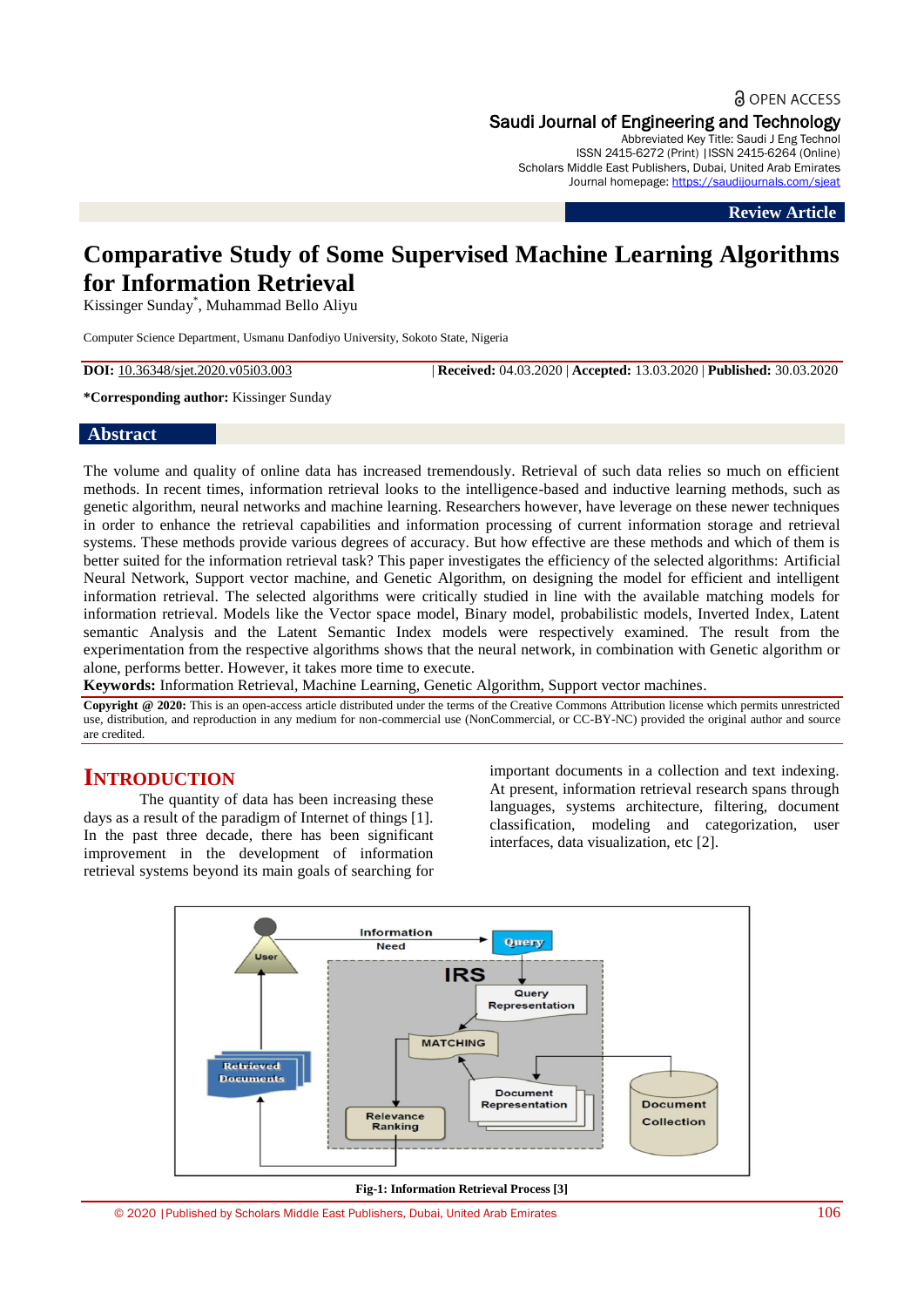Machine learning is the ability of machines to learn despite not been precisely and clearly programmed to learn [4]. There are many machine learning methods but all are classified under one (1) of four (4) categories: supervised learning, unsupervised learning, semi-supervised learning, and reinforcement learning methods respectively. The objectives of machine learning classifiers entails enabling machines to perform predictions, building of clusters, extraction of association rules, or coming out with a decision from a known dataset.

The existing key word search suffers from issues such as the negligence of the conceptual meaning of documents when retrieving data. Typically, when a user provides a query, the keywords from the query are extracted and then, the documents are subjected to a mining process for these keywords. A document is retrieved and deemed to be relevant to the query if only it possesses the keywords otherwise it is discarded. This mining technique is however not efficient as the conceptual meaning of documents is not taken into consideration. Direct evidence about the meaning of the document is not provided by individual words. Aside this, multiple words that may bear the same meaning is also neglected using this technique; making it dependent solely on documents containing the exact key words. Semantically relevant documents are discarded simply because they do not contain the key words.

Latent semantic indexing however has been widely employed to solve the above problem. In this method, patterns in the relationship between the terms used and the conveyed meaning is exposed using singular value decomposition. It follows a simple principle that words that have analogous meanings are used in the same context.



**Fig-2: Machine Learning models used in Information Retrieval [5]**

We tend to show the relevance of supervised machine learning algorithms for information retrieval in this study. We limited our ML algorithms to Artificial Neural Networks (ANN) and Support Vector Machine. This is because they are the most widely used ML algorithm in Information Retrieval. Furthermore we will look at a popular optimization approach for the ML algorithms such as Genetic Algorithm. Since the success of ML algorithms is determined by the type of Matching Function used; we will review the current model used in IR. We concluded by implementing the algorithms and giving our recommendation.

## **LITERATURE REVIEW**

A survey on information retrieval and genetic algorithm was done by [6]. Their survey primarily focused on how genetic algorithm could be applied to the different areas of information retrieval. In order to boost information retrieval efficiency [7], carried out an analysis using the vector space model in which they discovered that documents which are high in similarity to query are been judged to be more relevant to a query and thus, will be the first to be retrieved. Their result shows that maximum precision was gotten by having 0.8 crossover and 0.01 mutation probability respectively, while 0.3 mutation and 0.8 crossover probability provided the maximum recall. Analysis of the various problems of current search engines was undertaking by [8]. In their work they suggest a new design with novel ideas in order to enhance the current state of web search engines. In order to enhance the proficiency of search engines; they advocated a mobile agents with an adaptive methods. A research carried out by [9] demonstrated that employing conventional approaches instead of heuristic search techniques leads to poor result in information retrieval systems. To further buttress their point, they designed and implemented a genetic algorithm then a hybrid genetic algorithm for information retrieval. The result of their research shows that both the designed algorithms outperform the classical approach for large data sets and the hybrid genetic algorithm yields the best performance in terms of solution quality and runtime. A research by [10] developed a novel approach for deep learning techniques and went ahead to represent the information retrieval techniques and models. Different information retrieval search techniques and indexing methods were also described. Finally they implemented their system using Hadoop (an open source framework for supporting distributed applications) for efficient retrieval of information. An incorporation of information extraction (IE), semantic technology (ST), natural language processing (NLP) are been used in [11] to bring to the fore a novel method for knowledge extraction from research documents. Keywords are extracted from the documents after it has been preprocessed using regular expression. In their work two triple-stores on sentences and words was used based on three type formats: Subject, Predicate and Object to extract useful information from the documents. After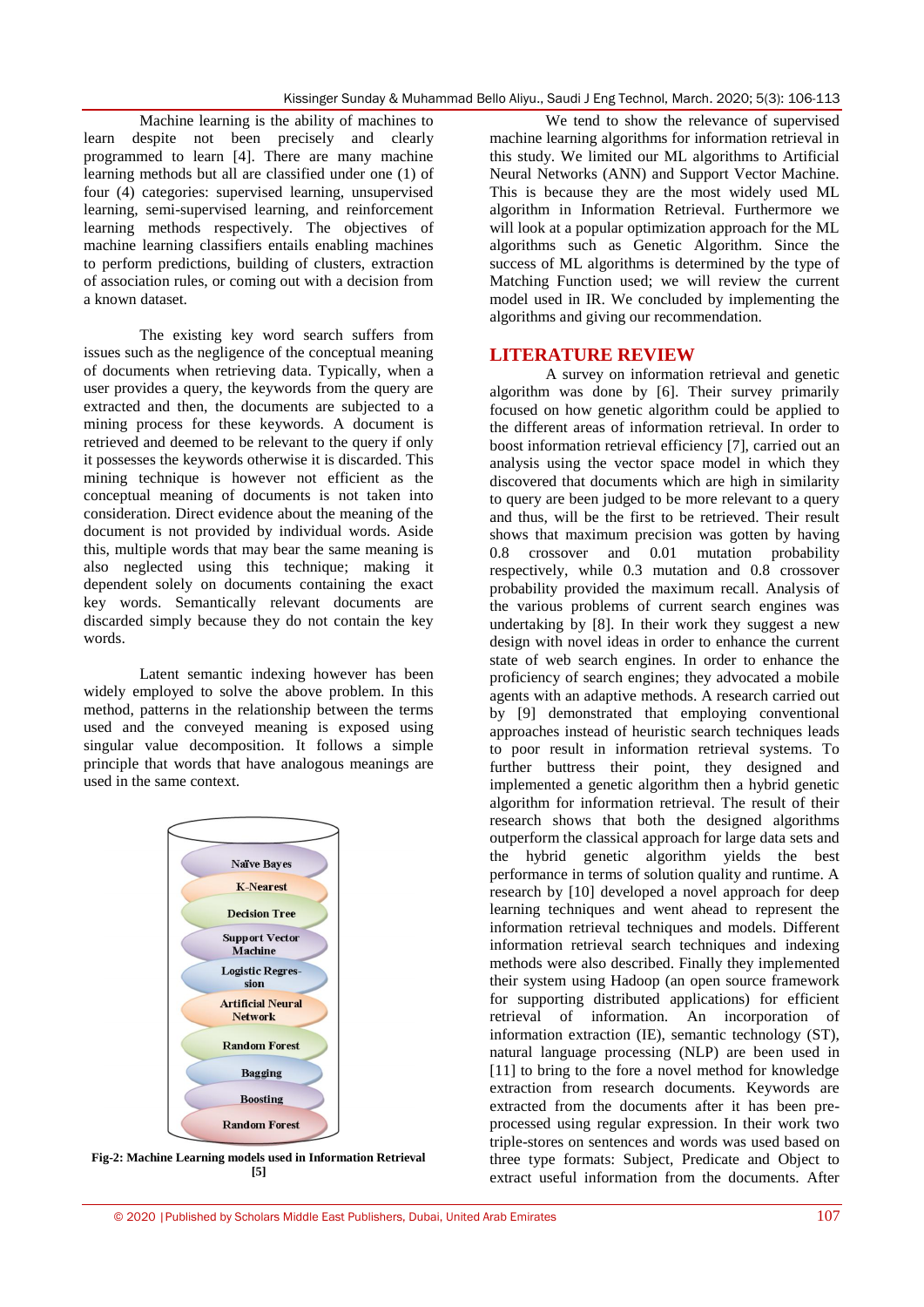the data must have been processed, they are then applied on triple-store data to extract knowledge. A support vector machine based classification document with a concept vector model was proposed by [12] In their research a novel approach for categorizing document based on support vector machine with a concept vector model was proposed in order to solve the drawbacks of classifying document using traditional approach which does not take into account the semantic relations among the documents/keywords. The results show that traditional term-based vector space model yields lower accuracy compared to using the concept vector model.

A study by [13] proposed an adaptive genetic algorithm to improve the operation of Information Retrieval System. The data set used for information retrieval emanated form IEEE abstract papers of 2010- 2015. Relevance feedback is further optimized by utilizing various operators such as mutation and crossover coupled with variable probabilities. However, in the traditional GA which uses fixed values of those, during execution the values still remain unchanged. The simulated results from the algorithm show that its performance is superior to the existing algorithm by using it in Distributed Environment. A study by [2] investigated new Machine Learning techniques of Information Retrieval such as ant colony algorithm,

artificial neural network, genetic algorithm, and differential evaluation. They believe the application of soft computing can make an information retrieval system more potent. A model to rank document which comprises two separate deep neural networks was proposed by [14]. This model uses both local representation and learned distributed representation to march both query and document. These networks however, were collectively trained as part of a single neural network. According to their hypothesis, marching with traditional local representations could complement matching with distributed representations hence combining the two approaches is greatly desirable. Their results show that the combination greatly outperforms traditional baselines and other models that have been proposed recently on neural networks and also performs better in terms of ranking a web page on individual neural network.

### **MACHINE LEARNING**

Machine learning is a branch of artificial intelligence that entails the programming of systems in order to facilitate automatic learning from data [15]. This learning process tends to be better with experience. In this case, learning can mean the understanding and recognition of the input data and be able to take favourable decisions based on the data supplied.



**Fig-3: Types of Machine Learning [15]**

One of the goals of machine leaning is to come up with an algorithm that is capable of replacing or supplementing experts involved in knowledge engineering. Engaging the power of learning algorithms to automate the processes of information retrieval such as user modeling and document classification can serve as palliatives to the workload of information and the inconsistency introduced by human error will be considerable reduced.

### **Supervised Machine Learning**

The main objective of supervised learning is to ensure that input to output data are mapped using rules with labels, description, targets or desired outputs attached to the learning data. This learning data is known as a labeled data and is then used to label new data with output that is unknown. For example when building a system for image classification containing say a school, a pet, a ship or even a person; what we first do is to collect data set of school, pet, ship and person each with its own label. When the training starts, an image is shown to the machine and then the machine produces an output in the form of a vector of scores. An objective function that measures the error between the desired pattern of scores and the output scores is computed. This error however is reduced by the modification of the internal adjustable parameters by the machine. The input-output function of the machine is defined by the adjustable parameters (weights) which are real numbers that can be seen as "knobs". A deep learning system typically has more of these adjustable weights and labelled examples say hundreds of millions used in training the machine.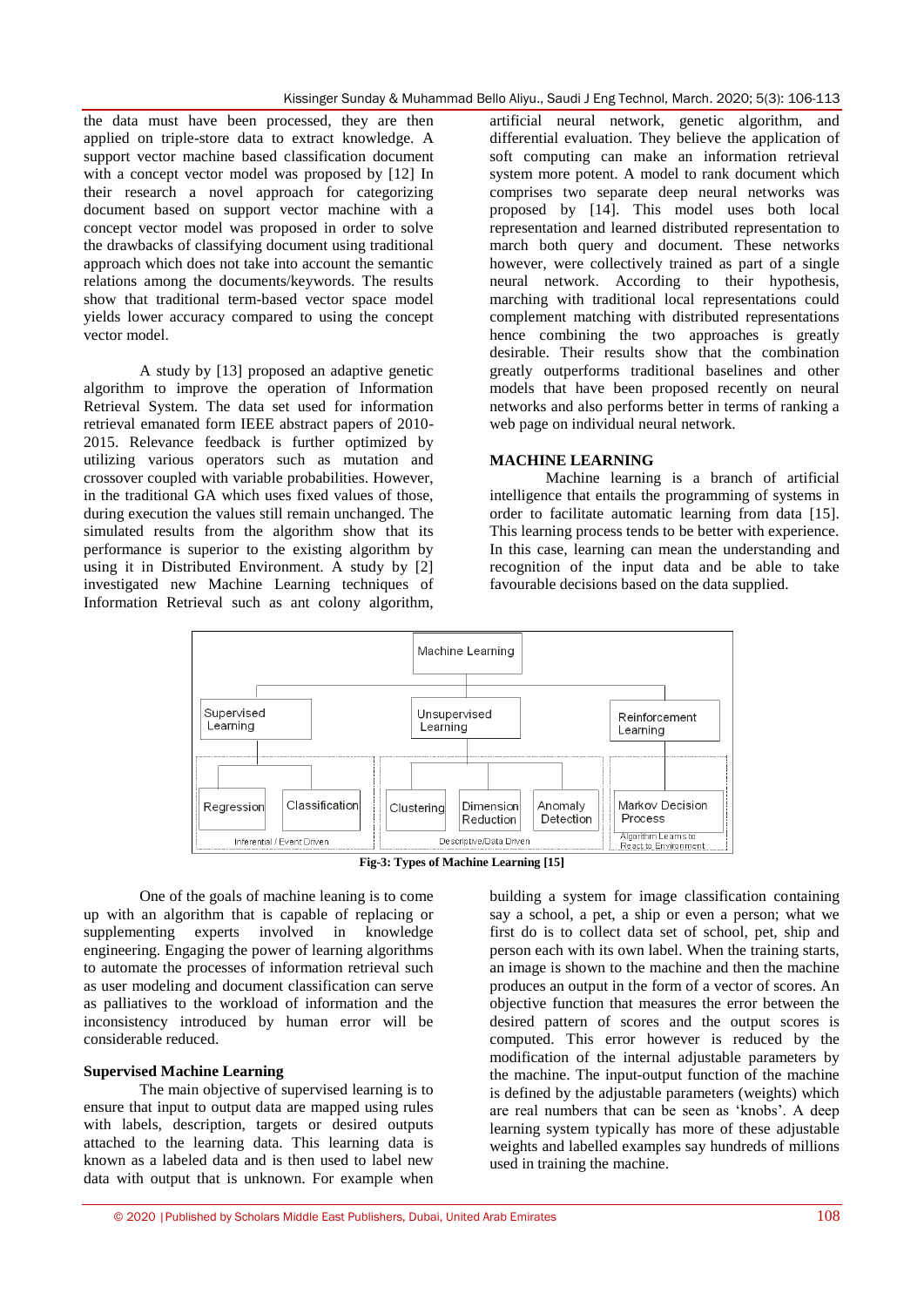

**Fig-4: Processes of Supervised Machine Learning [16]**

We have two categories of supervised learning algorithm; these are Classification and Regression. Supervised learning task include the categorization of emails into two (spam and not-spam), recognition of voice, labeling WebPages based on their content amongst a host of others.

#### **Artificial Neural Network (ANN)**

This network model deals with the connection of nodes otherwise known as neurons together in order to form network of nodes. This model is mostly referred to as a neural network since it interconnects artificial neurons together. It uses a connectionist approach to process information based on a model of computation. An ANN that is adaptive tends to change its structure as a result of the information that flows through the network.



#### **Support Vector Machine (SVM)**

SVM is one of the Supervised Machine Learning Classifiers that is commonly used in information extraction from unstructured text. SVM has proved to be efficient and effective for a range of diverse classification task such as Information Extraction (IE) [17]. The most valued parameters of the SVM implementation include the cost and the uneven margins. Variables that are both continues and dependent can easily be predicted using the concept of SVM. In SVM, the objective here is to construct a hyperplane that divides the two classes optimally such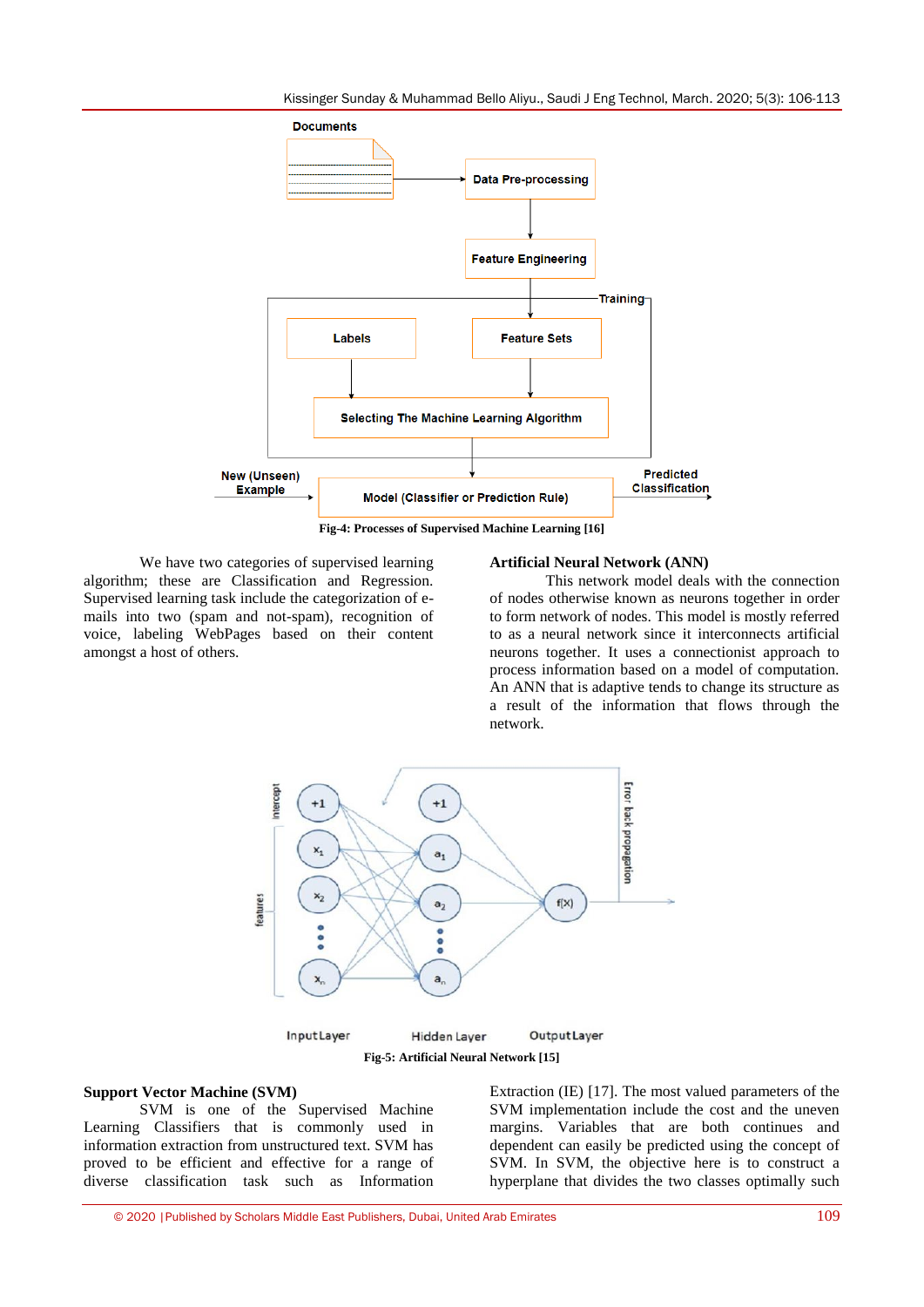that the margin is maximal between the hyperplane and the observations. The possibility of having different hyperplanes is illustrated in figure 5 below. The

objective of SVM however is to locate the one which is capable of producing a high margin.



**Fig-6: Support Vector Machine [15]**

### **Review of Retrieval Models**

The model of an Information Retrieval System (IRS) is characterised by defining both the query representation and the document characterises of the model [3]. In this research, we analyze the suitability of IR models and their various drawbacks.

### **The Boolean model**

This is the widely used model in commercial IR system which is based on the theory of mathematics in which index terms are used to represent document. A query is composed of logical connectives and index terms. When a document satisfies the logical formula representing the query it is automatically retrieved as been relevant by the IR system In the Boolean model, there is no indication on the terms that are more valuable than others (weights are either 1 or 0) [18]

#### **Advantages**

- 1. It has a clean and clear formalization technique.
- 2. It is not difficult to implement.

### **Disadvantages**

- 1. Since it works on exact marching of text, too many or very few documents may be retrieved.
- 2. The ranking of output is not easy.
- 3. There is great difficulty in controlling the number of documents that will be retrieved.

#### **The Vector Space model**

In this model, each index term is associated with an index value known as the index term weight which expresses the significance that the term has in building the content of the document based on spatial interpretation of both the queries and the document. This significantly improves query results as compared to the Boolean model.

Evaluation of the document's relevance to the query is achieved through the similarity measures between the query and document's representation.

#### **Advantages**

- 1. The association of an index value on each index term has been known to significantly improve the retrieval performance.
- 2. Partial matching is enabled in this model.
- 3. The degree of similarity between documents and query enables the sorting of retrieved documents.

#### **Disadvantage**

1. In some cases the performance of this model is affected as a result of the assumption placed on terms that are mutually independent.

### **The Probabilistic model**

In this model, documents are ranked based on the decreasing order of their probability of been evaluated in relevance to the information need of the user. Much use of formal theories of statistics & probability in order to at least estimate or evaluate the probability of relevance has been put forward by past and present research.

### **Advantages**

1. The recursive and iterative nature of the algorithm enables the initial guess of the parameters and hence it then tries to significantly improve the initial guess in order to obtain the final ranking of the relevant probabilities.

#### **Disadvantages**

- 1. The programming and building of probabilistic models can sometimes be very hard and complex.
- 2. The simplifying assumptions of this model such as the independence between documents and terms is however unrealistic. Probabilistic models also require several unrealistic simplifying assumptions, such as independence between terms as well as between documents.

### **Inverted Index**

In this model which is also a data structure is composed of posting list which is associated with each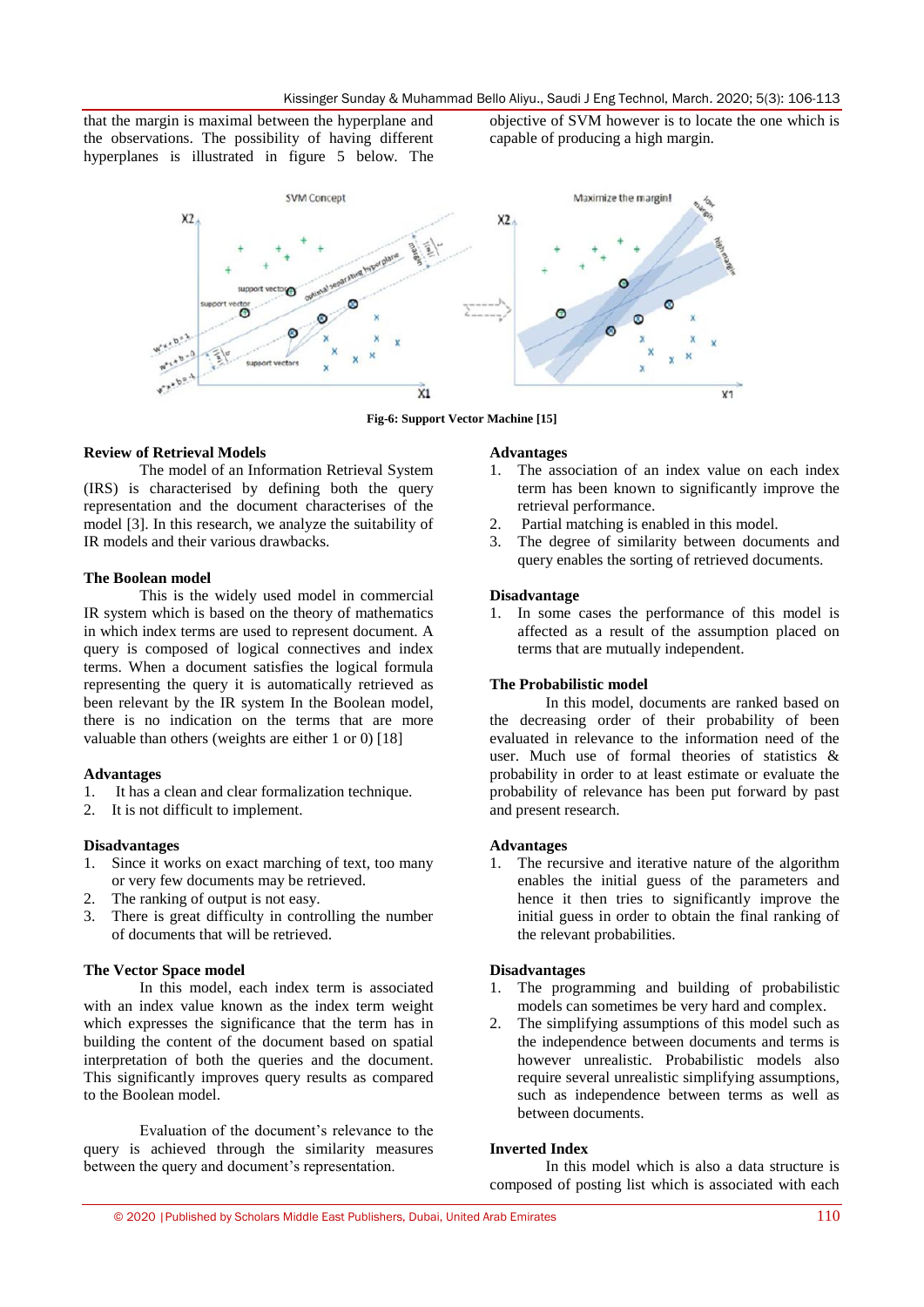term that appears on the collection, enabling it to quickly find the location of all appearances of that query term in the collection. Retrieval engines make heavy use of inverted index for retrieving documents in our today"s world. Objects to be retrieved are generally termed "documents" even though they may be pdf, webpages, or even code fragments. The inverted index containing the query terms are scored with respect to some models used for ranking; this is however done by the query engine when given a query by the user. The engine also takes into consideration features like term proximity, attributes of the terms, hyperlink structure as well as term matches.

### **Advantages**

- 1. Inverted index allows speedy search of documents.
- 2. Developing this model is not difficult.
- 3. It is the most widely used data structure in document retrieval systems, especially in search engines.

#### **Disadvantages**

1. The high cost of maintenance coupled with a large storage overhead makes it less attractive to use.

### **Latent Semantic Index (LSI)**

This model involves the projection of documents and queries into a latent semantic space with fewer dimensions as compared to the original space. Hence LSI technique seeks to reduce this dimension by representing existing objects in high – dimensional space into a low dimensional space for the purpose of visualization.

It uses a mathematical method known as single value decomposition to a word by document matrix.

### **Merits**

- 1. The documents and queries are well represented in the new dimensions.
- 2. The LSI model is good at retrieving documents that employ a different vocabulary on topics that tend to be the same.
- 3. Words that possess multiple meaning (polysemy) are easily handled by this model. The effect of having polysemous words is that the precision of a search is reduced significantly thus hampering the retrieval process.

### **Demerits**

- 1. The compact nature of the SVD representation makes it generally unsuitable for some task.
- 2. The drawback of the LSI model is that, to efficiently retrieve relevant document from the representation, every query has to be compared with the document in the collection. This however, goes a long way in slowing down the rate at which relevant documents are retrieved.
- 3. The design of the LSI model takes into consideration normally distributed data without

considering count data. This however, has great setback because a term by document matrix is composed of count data.

### **Experiment**

As depicted in Fig-4, the first task is to obtain the data for use in the experiment. The rest of the processes depend on the data.

### **Data**

The dataset for the experiment involves a Coventry university dataset. The dataset was gathered been a part of the research work on software engineering subjects from Coventry University, UK. The dataset took into consideration a broad view of what constitute software engineering subjects including the design, development and innovation of software. The dataset is a collection of retrieved data using the technique reported in [19]. The dataset is labelled with two (2) clearly marked levels: positive (relevant) and negative (irrelevant). The subjects include: Natural language processing, Machine learning, software testing and software cost estimation. The data is collected from a scholarly search engines. We used the binary search strings defined in [19]. The collection consists of 2,400 documents (data instances). Relevant judgements on documents that are related to all queries have been made by human judges. In total, there are 24,000 querydocument pairs (instances).

### **Data Pre-processing**

The data is mainly text hence, it requires preprocessing to make the data suitable for the machine learning experiment. In our experiment, we cleaned and transformed the data. The following pre-processing activities were performed on the data: tokenization, removing unnecessary tags, removing stop words, stemming and lemmatization.

### **Feature Engineering**

The query and document is used to determine each instance which comprises vector of features. The standard features that are often used in retrieving document were used in this research [20]. These features are: the length of the document (DL), inverse document frequency (IDF), term frequency (TF) and their various combinations. We reduced the effects of large numbers by taking log on the feature values. However, based on preliminary experiments, the results tend to be unchanged. We removed the stop words and we conducted stemming in retrieval and indexing. We went further to generate feature vectors from the querydocument pairs. The data was then split into two sets: training set and test set with the ratio of 80:20. The test set had 480 while the training set had 1,920 queries

### **Training**

In the information retrieval task, the main point is to rank the retrieved information (documents) using the selected algorithms. Given the query, *Q,* and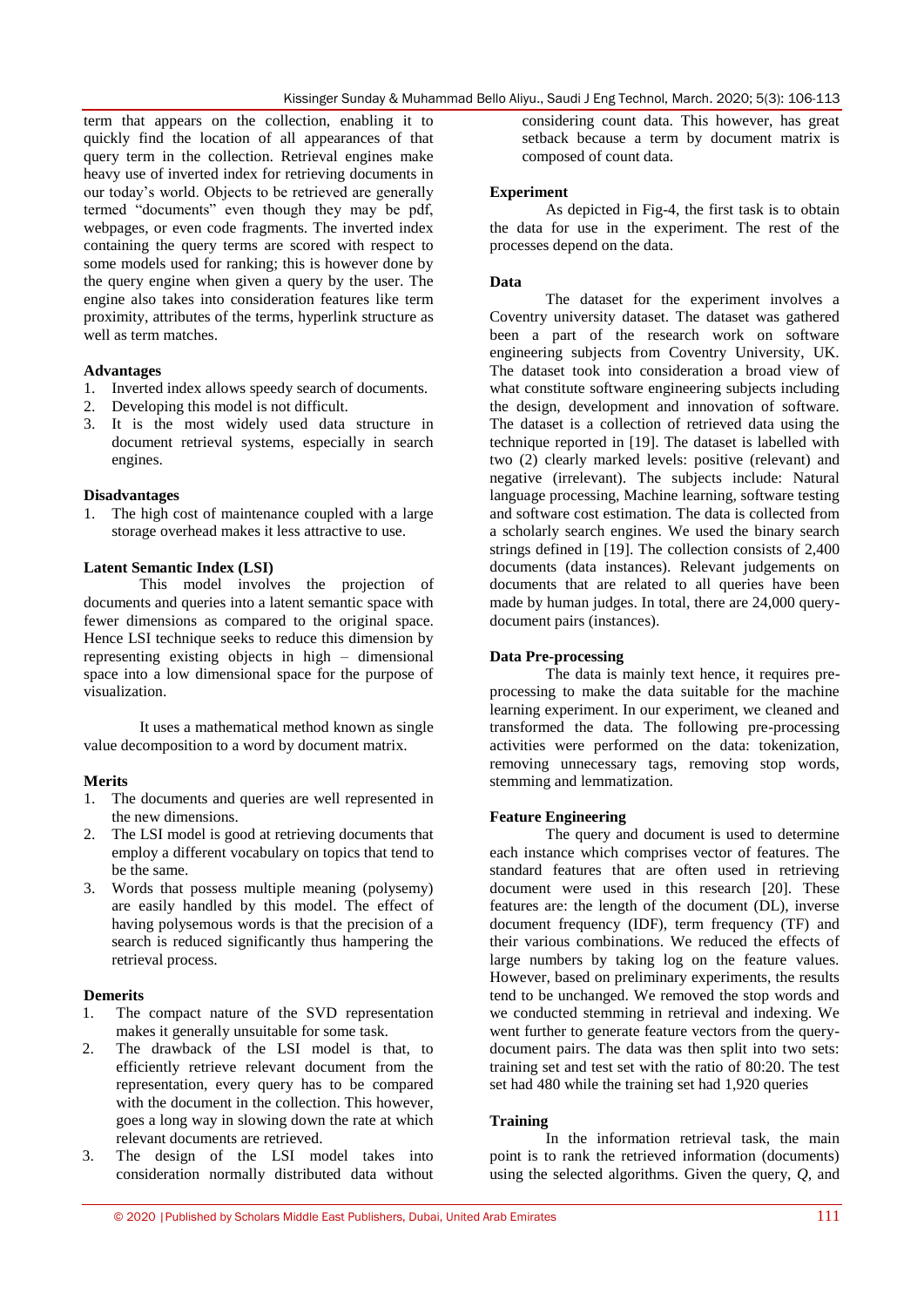the document *D,* the training involves the computation of relevance score for the documents. Some works such as [21] used three (3) tier classification for the documents: relevant, partially relevant and irrelevant. In our work however, we used two (2) tier classification, indicated by positive  $(+1)$  for the relevant documents and negative (-1) for irrelevant documents. This arrangement conforms to the SVM classification architecture where a separation hyperplane divides the classes into 2.

Training data = *{R, X}*

*Where R is the relevance score, and X is the feature representation of (D,Q) pairs, given by*

> $R = \{-1, +1\}$  ... is D relevant to O or not. *X = feature representation of (D,Q) pairs The optimal combination of the features*

The score for each of the document is the weighted combination of features given by

 $\sum_i W i X i j$  ………………… equ. 2

During ranking, an instance is created from a query-document pair when SVM is applied to document retrieval. We define each feature as a function of document and query. For example the determination of the feature of term frequency is as a result of the number of times the query term appears in the document. We then combine all the instances from the queries in the training. No difference in treatments exists toward the instances from the different queries and between instance pairs from the different rank pairs.

In order to rank SVM for IR, we generate each instance x from a query-document pair and followed by a label with one rank (from the 2 possible ranks defined above).

### **RESULTS & FINDINGS**

The SVM has achieved an accuracy of 79%. This means about 4 out of every 5 of the relevant documents were identified by the SVM. In comparison to the Genetic Algorithm, the following fig shows the accuracies difference.

The accuracy of a model is the fraction of the predictions which the algorithms got right. For binary classification, we calculate the accuracy in terms of positive and negative predictions as depicted in the equation below.

 ………….. equ. 3.

Where:

TP = number of the correctly identified positive instance (True Positive).  $FP =$  number of the wrongly identified positive instances (False Positive) FN = number of the wrongly identified negative instances (False Negative) TN = number of the correctly identified negative instances (True Negative)

After the training, the model was validated with the validation set. The table 1.0 below shows the result in comparison with the rest of the methods.

| represent the worst and symbol to represent the best. |                                      |         |                                        |          |
|-------------------------------------------------------|--------------------------------------|---------|----------------------------------------|----------|
|                                                       | <b>Neural</b><br><b>Network</b> (NN) | $NN+GA$ | Support Vector<br><b>Machine (SVM)</b> | $SVM+GA$ |
| Accuracy in general (%)                               | 72                                   | 77      | 69                                     | 71       |
| The learning speed considering the number of          | $**$                                 | $\ast$  | *****                                  | ***      |
| instances and the attributes                          |                                      |         |                                        |          |
| classification speed                                  | $**$                                 | $\ast$  | *****                                  | ***      |
| Tolerance to values that are missing                  | ***                                  | **      | ****                                   | ***      |
| Tolerance to attributes that are irrelevant.          | **                                   |         |                                        |          |
| Tolerance to attributes that are redundant            | ****                                 | ***     | ***                                    | *        |
| Tolerance to attributes that are<br>highly            | ***                                  | *       | ****                                   | $***$    |
| interdependent.                                       |                                      |         |                                        |          |
| How it deals with discrete/binary/continuous          | ****                                 | ***     | *****                                  | ***      |
| attributes                                            |                                      |         |                                        |          |
| Tolerance to noise                                    |                                      |         |                                        |          |
| Dealing with danger of overfitting                    | **                                   | $\ast$  | $***$                                  | $***$    |
| Attempts for learning incrementally                   | *****                                | ***     | *****                                  | ***      |
| How transparent is the knowledge?                     | **                                   | $***$   | ***                                    | $***$    |
| How model parameters are handled?                     | ***                                  | $***$   | ***                                    | ****     |
|                                                       |                                      |         |                                        |          |

**Table-1: Comparing Neural Network, Support Vector Machine & Genetic Algorithm (we use the \* symbol to represent the worst and \*\*\*\* symbol to represent the best)**

### **CONCLUSION**

Estimating the accuracy of the candidate algorithms on the problem is one of the simplest approaches to undertake when faced with the decision of choosing the most accurate algorithm on the classification problem. In our case, the neural network performs better than the other algorithms. However, it takes more time to execute.